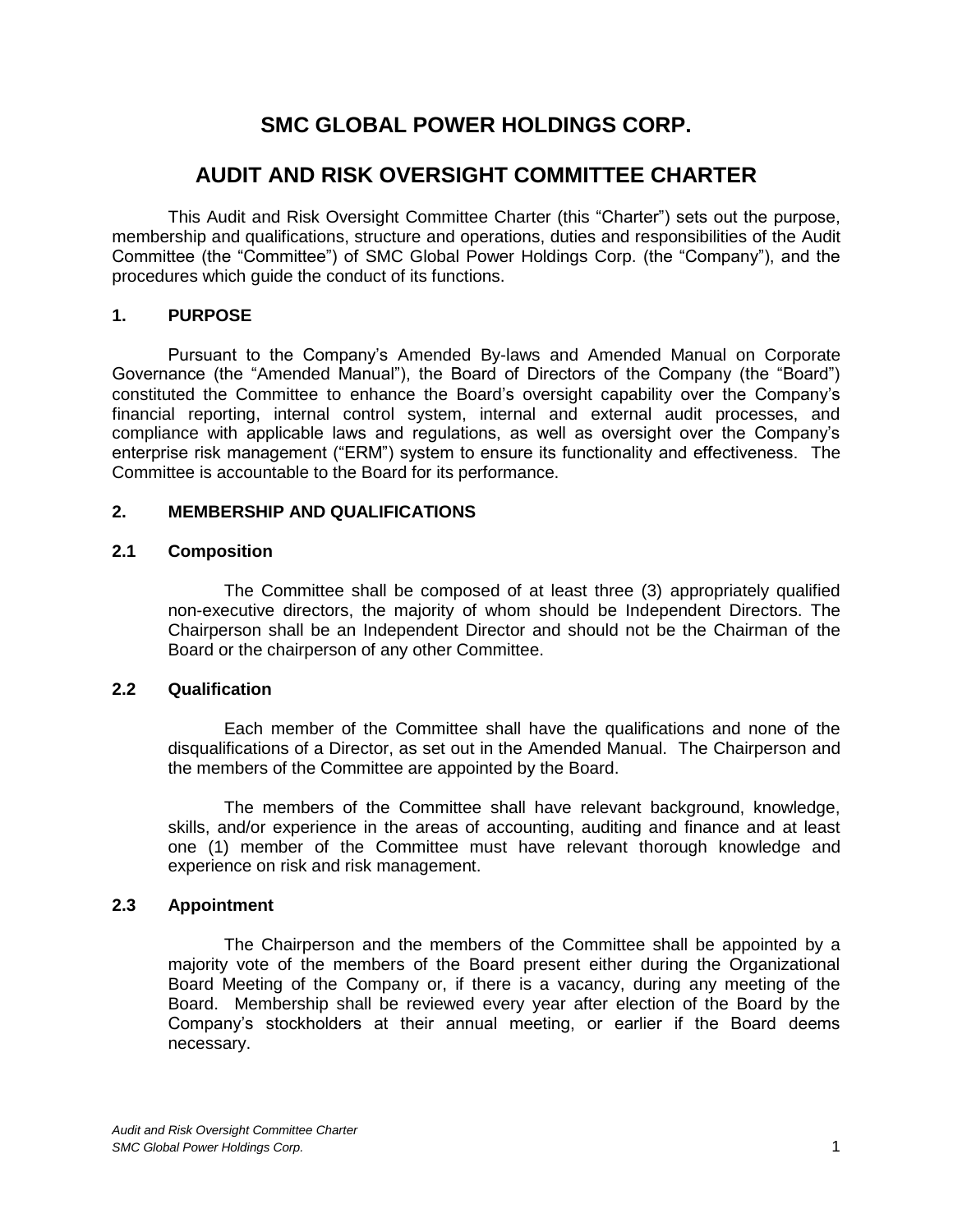## **2.4 Resignation / Removal**

In the event that the Chairperson or any member of the Committee tenders his/her resignation from the Committee, such resignation shall become effective upon acceptance by the Board.

The Chairperson of the Committee or any of its members may be removed from office by action of the Board.

## **3. STRUCTURE AND OPERATIONS**

#### **3.1 Meetings**

The Committee shall meet at least quarterly without the presence of the President and Chief Executive Officer or other Management team members, and periodically meet with the Internal Audit Group Head, and at such times and places as it considers appropriate and as designated in the notice. The Chairperson of the Committee, any Committee member, or the Corporate Secretary of the Company may call a meeting of the Committee.

## **3.2 Quorum**

Attendance of at least a majority of all the Committee members shall constitute a quorum for the Committee to transact business in a meeting to be convened. The Committee shall act only on the affirmative vote of at least a majority of the members present at a meeting at which there is a quorum.

#### **3.3 Chairperson**

The Chairperson of the Committee shall preside in all meetings of the Committee. In the absence of the Chairperson, the Committee members present shall elect one of their members as chairperson of the meeting.

## **3.4 Secretary of the Meeting**

The Company's Corporate Secretary shall be the secretary of the Committee.

## **3.5 Notice of the Meeting**

A notice of each meeting setting out the date, time, venue, and agenda shall be sent to each member of the Committee at least two (2) working days prior to the date of the meeting.

#### **3.6 Record of Meetings**

Full minutes of the proceedings of, and resolutions made during, Committee meetings, shall be kept by the Corporate Secretary. Notices, minutes, agenda and materials presented during meetings will be made available to any Committee member upon request to the Corporate Secretary.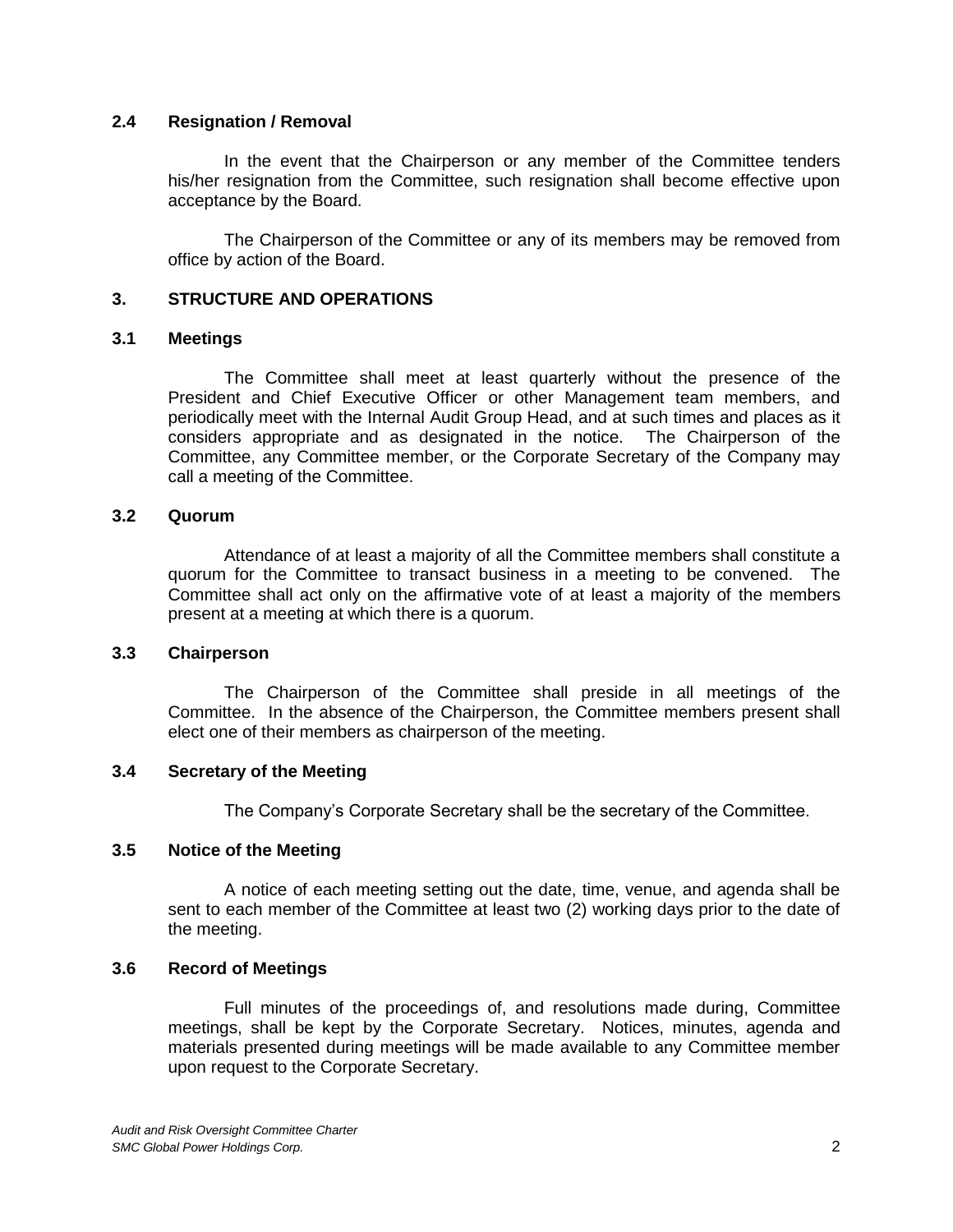## **3.7 Other Attendees**

As necessary, the Committee may invite members of management and the organizational staff to attend the Committee meetings to provide relevant information or data necessary for the matters for discussion during the Committee meeting. At the discretion of the Committee, separate meetings with any member of the Company's management may be held, whenever it is deemed appropriate by the Committee for the exercise of its functions.

## **3.8 Access to Resources**

The Committee shall have full access to management, personnel and records for the purpose of performance of its duties and responsibilities hereunder. The Committee may also obtain external legal counsel or independent professional advice if it considers it necessary in the performance of its functions.

## **3.9 Authority**

The Committee shall have the authority to conduct or order the investigation into any matter within its scope of responsibility and all directors, officers and employees of the Company are enjoined to cooperate as requested by the Committee, without interference or censorship by management.

## **4. DUTIES AND RESPONSIBILITIES**

The Committee is responsible for overseeing the Senior Management in establishing and maintaining an adequate, effective and efficient internal control framework and functional and effective ERM system. It ensures that systems and processes are designed to provide assurance in areas including reporting, monitoring compliance with laws, regulations and internal policies, efficiency and effectiveness of operations, and safeguarding of assets.

The Committee shall have the duties and responsibilities, namely:

- a. recommend the approval of the Internal Audit Charter, which formally defines the role of Internal Audit and the audit plan, as well as oversee the implementation of the Internal Audit Charter;
- b. enhance the oversight capability of the Board over the Company's financial reporting, internal control system, internal and external audit processes, and compliance with applicable laws and regulations;
- c. prior to the commencement of the audit, discuss with the External Auditor the nature, scope and audit resources/expenses, and ensure proper coordination if more than one audit firm is involved in the activity to secure proper coverage and minimize duplication of efforts;
- d. have a robust process for approving and recommending the appointment, reappointment, removal, and fees of the External Auditor duly accredited by the Securities and Exchange Commission ("SEC"), who undertakes an independent audit of the Company, and provides an objective assurance on the manner by which the financial statements should be prepared and presented to the stockholders. The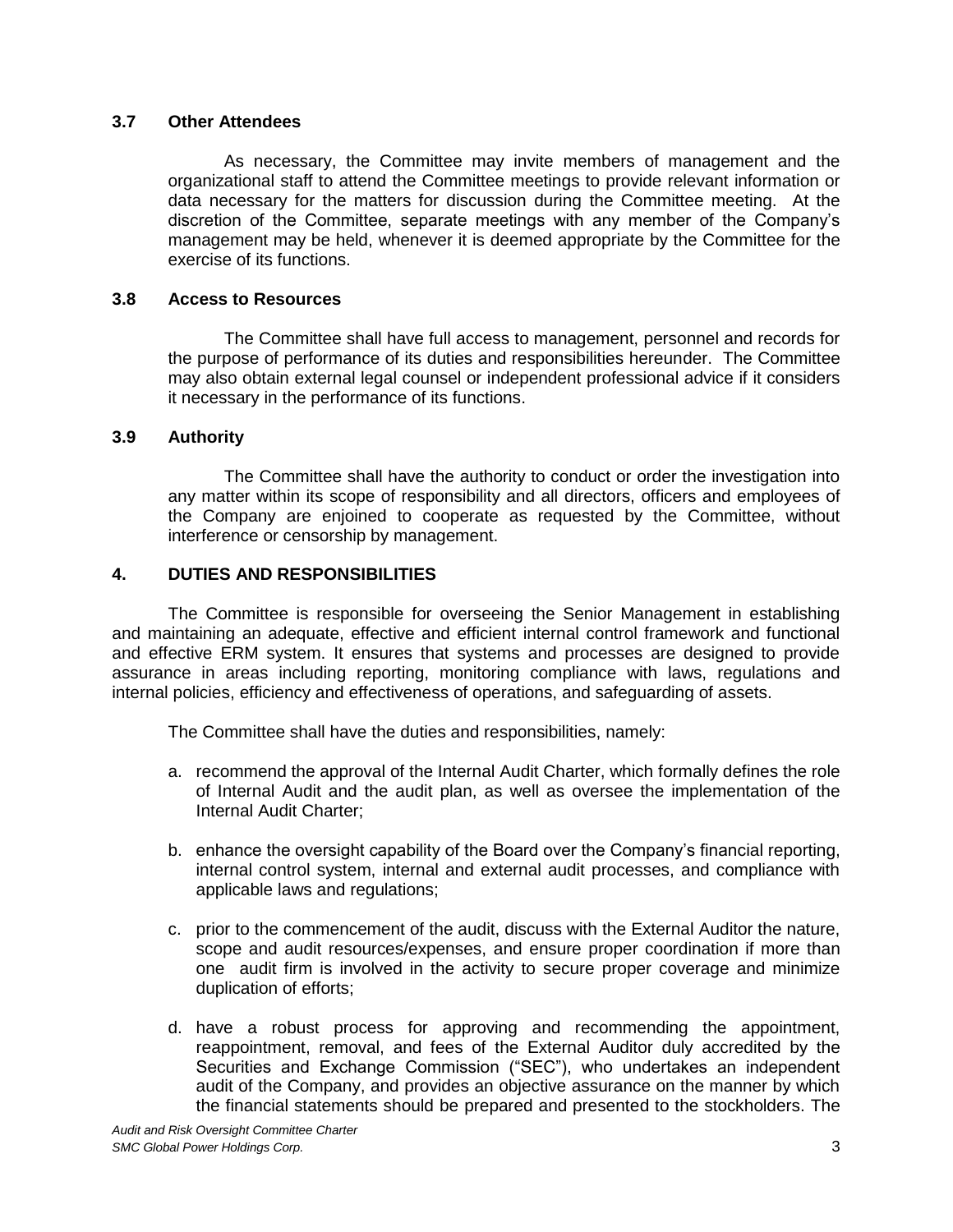appointment, reappointment, and removal of the External Auditor shall be recommended by the Committee and approved by Board and ratified by the shareholders;

- e. be responsible for assessing the integrity and independence of the External Auditor and exercising effective oversight to review and monitor the External Auditor's independence and objectivity and the effectiveness of the audit process, taking into consideration relevant Philippine professional and regulatory requirements, as well as be responsible for reviewing and monitoring the External Auditor's suitability and effectiveness on an annual basis;
- f. perform oversight functions with respect to the Internal and External Auditors of the Company, ensuring the independence of one from the other, freedom from interference from outside parties, and their unrestricted access to such records, properties and personnel of the Company necessary to enable them to perform their respective audit functions, and review the reports submitted by them;
- g. evaluate and determine any non-audit work performed by the External Auditor, and periodically review the non-audit fees paid to the External Auditor in relation to the total fees paid to him and to the Company's overall consultancy expenses. The Committee shall disallow any non-audit work that will conflict with his duties as an External Auditor or may pose a threat to his independence. The non-audit work, if allowed, shall be disclosed in the Company's Annual Report and Annual Corporate Governance Report. The Committee shall be alert for any potential conflict of interest situations, given the guidelines or policies on non-audit services, which could be viewed as impairing the External Auditor's objectivity and independence;
- h. establish and identify the reporting line of the Internal Audit Group Head to enable him to properly fulfill his duties and responsibilities. For this purpose, the Internal Audit Group Head shall directly report to the Committee;
- i. through the Internal Audit Group, monitor and evaluate the adequacy and effectiveness of the Company's internal control system, integrity of financial reporting and security of physical and information assets. Well-designed internal control procedures and processes that will provide a system of checks and balances shall be established in order to (i) safeguard the Company's resources and ensure their effective utilization, (ii) prevent occurrence of fraud and other irregularities, (c) protect the accuracy and reliability of the Company's financial data, and (d) ensure compliance with applicable laws and regulations;
- j. oversee the Internal Audit Group, and recommend the appointment and/or grounds for approval of an Internal Audit Group Head. The Committee shall also approve the terms and conditions for outsourcing internal audit services;
- k. review and monitor the Management's responsiveness to the Internal Auditor's findings and recommendations;
- l. review and approve all interim and annual financial statements before submission to the Board, with particular focus on the following:
	- (i) any changes in accounting policies and practices;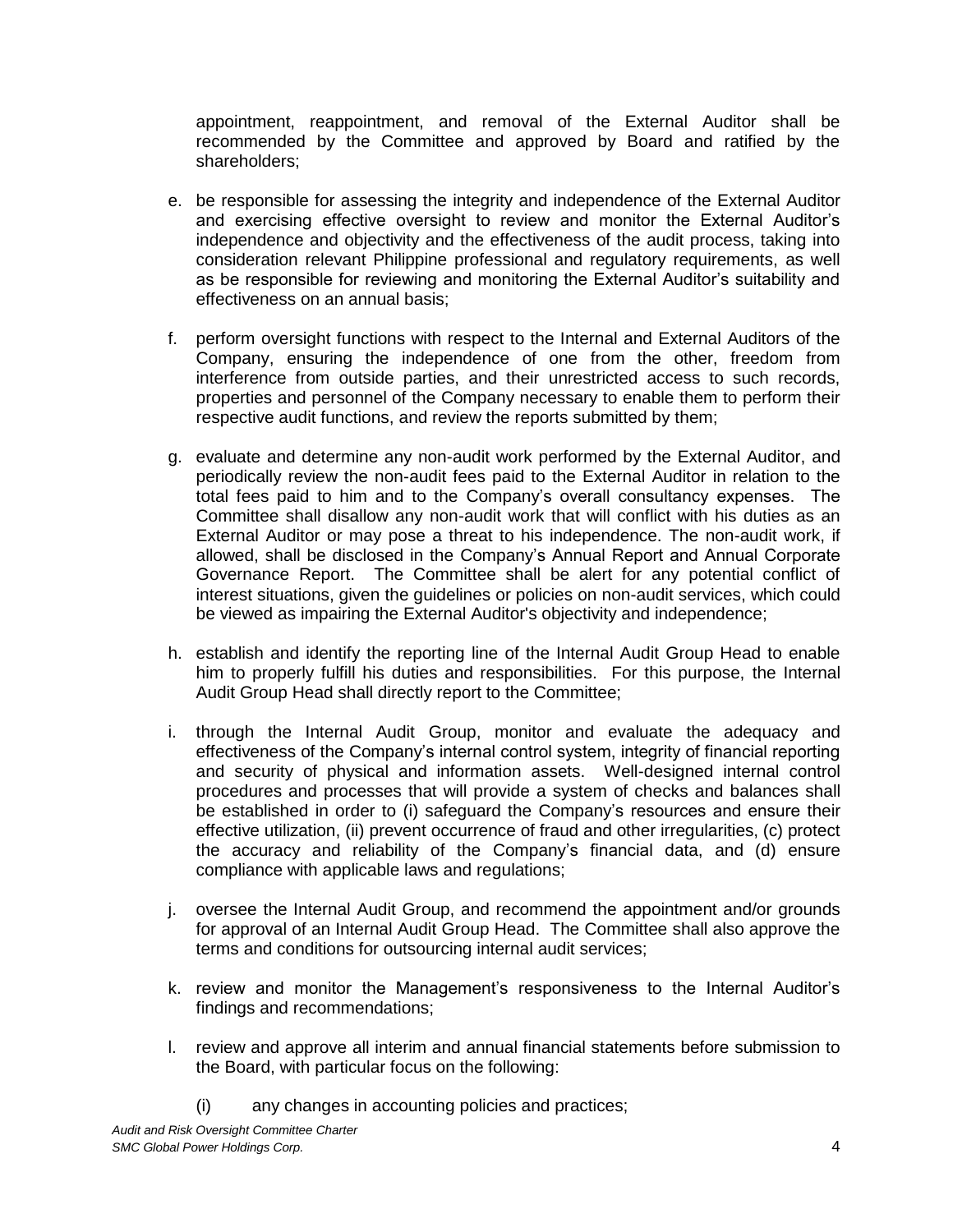- (ii) areas where a significant amount of judgment has been exercised;
- (iii) significant adjustments resulting from audit;
- (iv) going concern assumptions;
- (v) compliance with accounting standards; and
- (vi) compliance with tax, legal and regulatory requirements;
- m. review the disposition of the recommendations in the External Auditor's management letter;
- n. coordinate, monitor and facilitate compliance with laws, rules and regulations;
- o. ensure that the accounting and auditing processes, practices and methods of the Company comply with Philippine and internationally-accepted standards;
- p. develop a transparent financial management system that will ensure the integrity of internal control activities throughout the Company through a step-by-step procedures and policies handbook that will be used by the entire organization;
- q. supervise Management in Management's formulation of rules and procedures on financial reporting and internal controls in accordance with the following and such other guidelines as may be determined by the Board, namely:
	- (i) the extent of Management's responsibility in the preparation of financial statements of the Company and the delineation of the responsibilities pertaining to the External Auditor must be clearly set out;
	- (ii) the system of internal control should be effective in ensuring the integrity of financial reports and maintaining protection of the assets of the Company for the benefit of all stockholders and other stakeholders;
	- (iii) the scope of the internal audit examinations based on approved audit plans should include, at the minimum, evaluation of adequacy and effectiveness of controls on governance, operations, information systems, protection of assets and compliance with contracts, laws, rules and regulations; and
	- (iv) there should be consistent compliance with SEC's financial reporting requirements;
- r. develop a formal ERM plan which contains the following elements:
	- (i) common language or register of risks;
	- (ii) well-defined risk management goals, objectives and oversight;
	- (iii) uniform processes of assessing risks and developing strategies to manage prioritized risks;
	- (iv) designing and implementing risk management strategies; and
	- (v) continuing assessments to improve risk strategies, processes and measures;
- s. oversee the implementation of the ERM plan, conduct regular discussions on the Company's prioritized and residual risk exposures based on regular risk management reports, and assess how the concerned units or offices are addressing and managing these risks;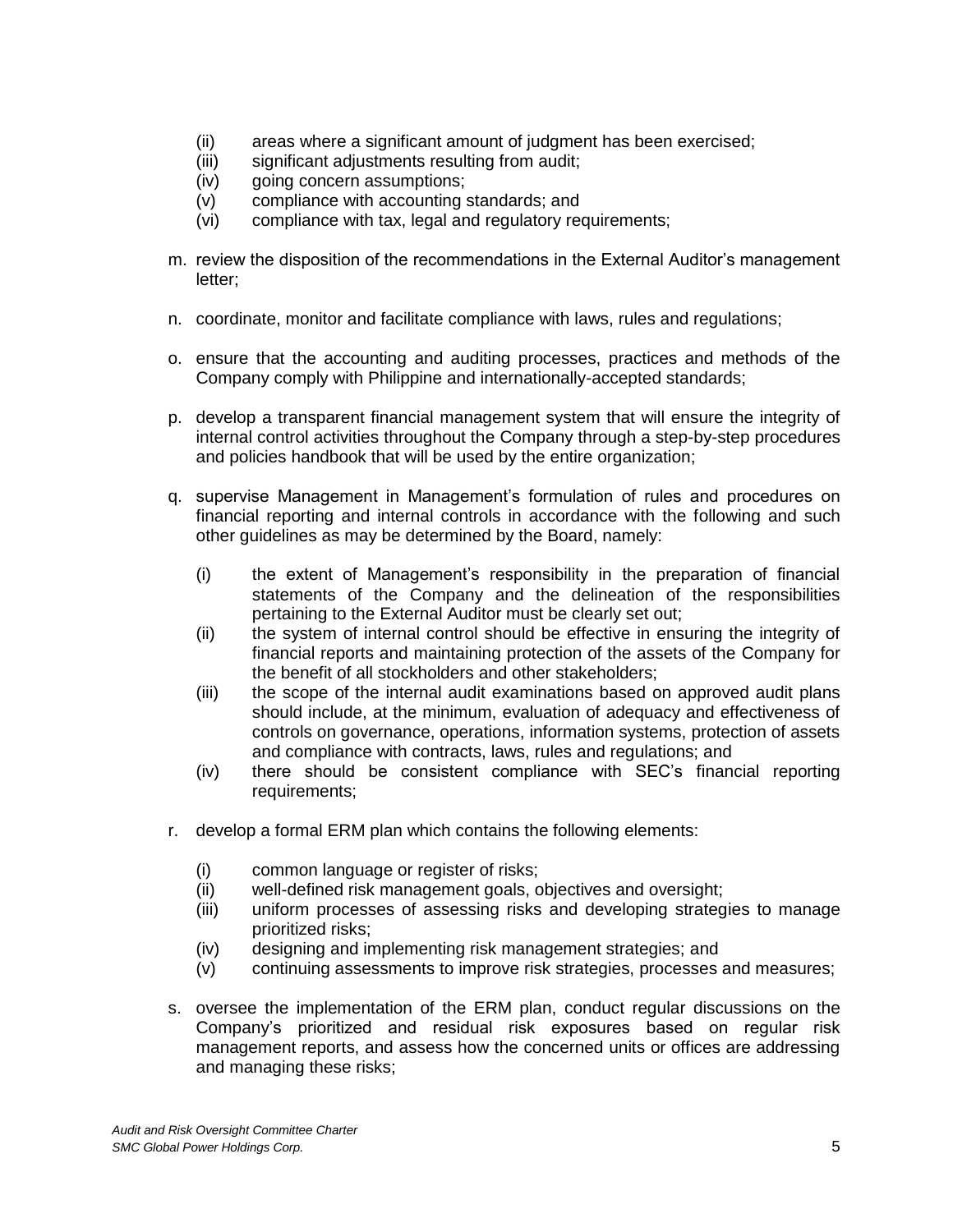- t. evaluate the risk management plan to ensure its continued relevance, comprehensiveness and effectiveness, revisit defined risk management strategies, look for emerging or changing material exposures, and stay abreast of significant developments that seriously impact the likelihood of harm or loss;
- u. advise the Board on its risk appetite levels and risk tolerance limits;
- v. review at least annually the Company's risk appetite levels and risk tolerance limits based on changes and developments in the business, the regulatory framework, the external economic and business environment, and when major events occur that are considered to have major impacts on the Company;
- w. assess the probability of each identified risk becoming a reality and estimate its possible significant financial impact and likelihood of occurrence. Priority areas of concern are those risks that are the most likely to occur and to impact the performance and stability of the Company and its stakeholders;
- x. provide oversight over Management's activities in managing credit, market, liquidity, operational, legal and other risk exposures of the Company. This function includes regularly receiving information on risk exposures and risk management activities from Management;
- y. report to the Board on a regular basis, or as deemed necessary, the Company's material risk exposures, the actions taken to reduce the risks, and recommend further action or plans, as necessary; and
- z. perform other activities which the Committee deems appropriate as necessary and desirable for the performance of its duties and function under this Charter, as well such other responsibilities which the Board may assign to the Committee from time to time.

## **5. REPORTING PROCESS**

## **5.1 Report of Meetings Convened**

The Chairperson of the Committee, or in his absence, the chairperson of the meeting, shall report to the Board on the decisions and recommendations made by the Committee during the meeting it has convened in the next scheduled Board meeting.

## **5.2 Other Reports**

The Committee shall prepare such reports as may be necessary to document the activities of the Committee in the performance of its functions and duties. Such reports shall be included in the Company's annual report and other corporate disclosures as may be required by the SEC, the Philippine Dealing & Exchange Corp. ("PDEx") and/or the Philippine Stock Exchange, Inc. ("PSE").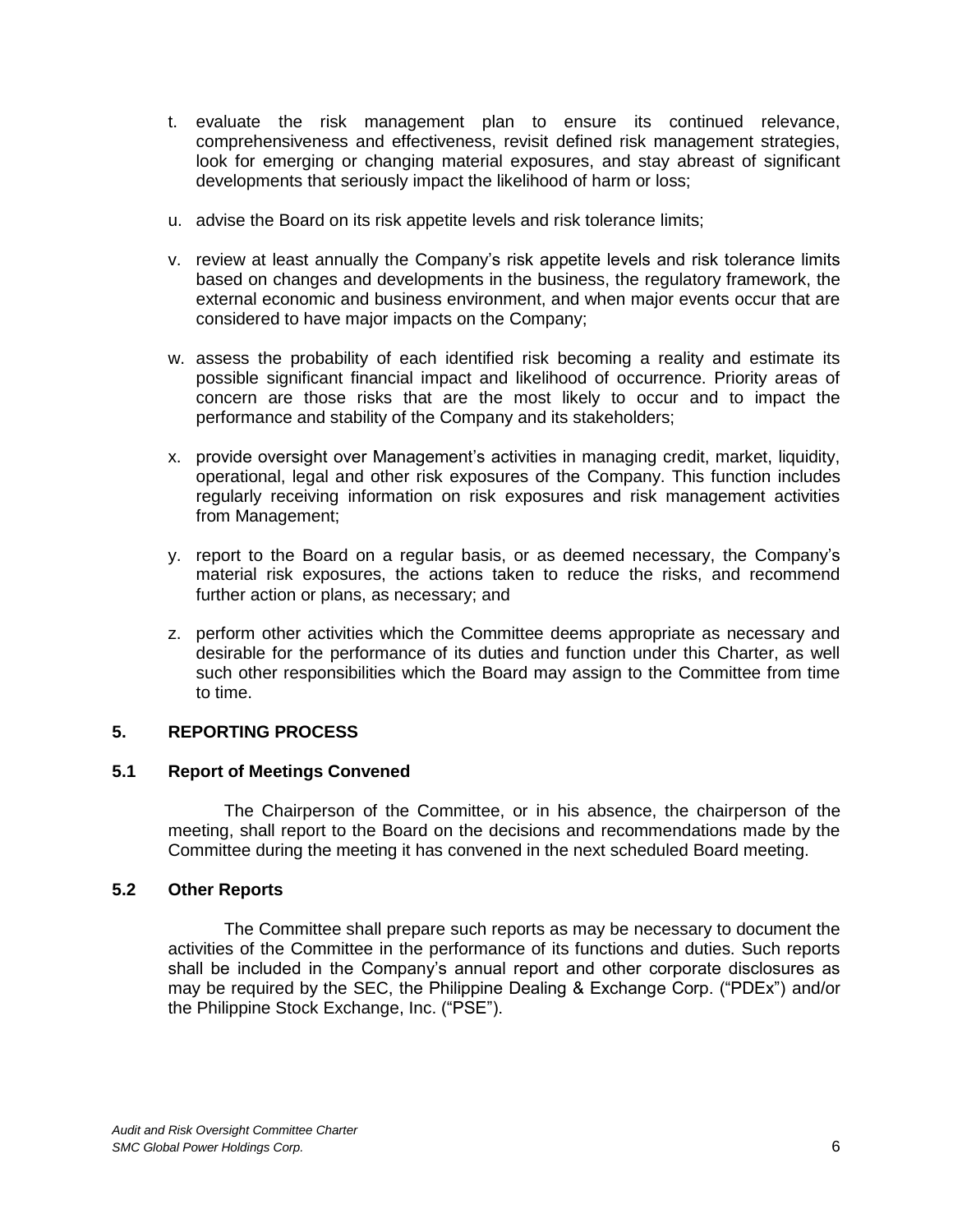#### **5.3 Report on Critical Issues / Issuance of Certifications**

The Committee shall render the necessary reports to the Board and issue such certifications as it may deem appropriate on critical compliance issues which it has discovered, reviewed and evaluated in the performance of its functions under this Charter, including but not limited to those relating to material errors, fraud and sufficiency of risk controls.

## **6. PERFORMANCE EVALUATION**

#### **6.1 Periodic Assessment**

The Committee shall assess its effectiveness periodically, with the end in view of ensuring that its performance accords with best practice. Such assessment must compare its performance with the requirements of this Charter and the Amended Manual, which shall be the basis of its formulation of objectives and plans to improve its performance, including any recommendations for amendments to this Charter for approval by the Board.

The Committee shall assess its performance through a self assessment worksheet (the "Assessment") that substantially adopts the pertinent and relevant guidelines of the SEC.

The Assessment shall be accomplished by the Committee on an annual basis or in such shorter intervals as may be set by the Board. The results of the Assessment shall be validated by the Company's Compliance Officer.

A feedback mechanism shall be in place to receive comments from management, the internal audit function, the general counsel and external auditor. This should facilitate dialogue within the organization about possible ways to improve its performance.

The entire assessment process shall be documented and shall form part of the records of the Company that may be examined by the SEC, PDEX and/or the PSE, where appropriate, from time to time.

## **6.2 Annual Review**

This Charter shall be reviewed annually, updated as required, and copies of this Charter shall be made available to any requesting party upon written request to the Corporate Secretary.

## **7. AMENDMENT**

This Charter shall not be amended, altered or varied unless such amendment, alteration or variation shall have been approved by a resolution of the Board.

*(Signature page follows)*